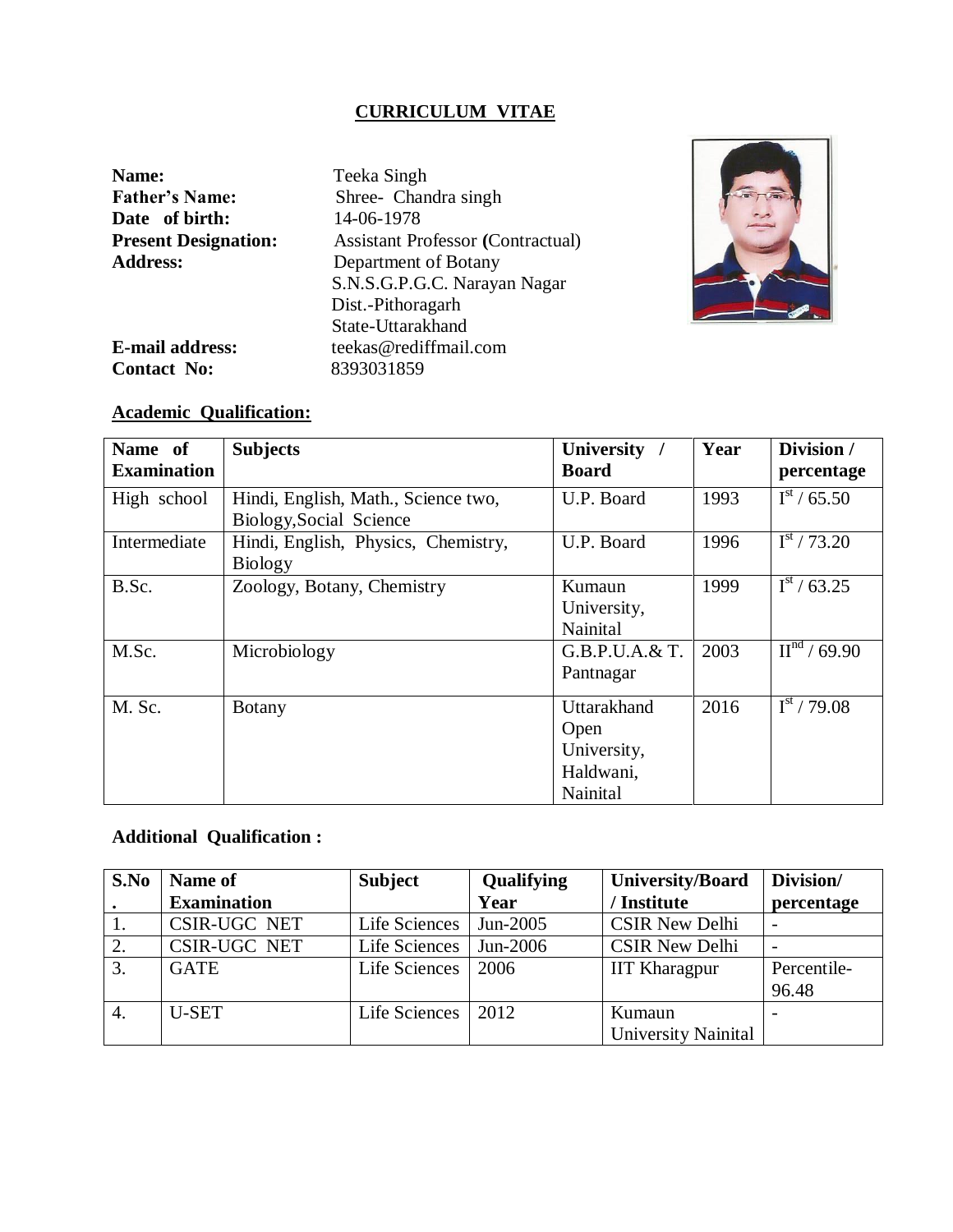## **Work Experiences:**

| S.No. | <b>Designation</b> | <b>Name &amp; Address</b> | From       | T <sub>0</sub> | <b>Nature of</b> |
|-------|--------------------|---------------------------|------------|----------------|------------------|
|       |                    | <b>Employer</b>           |            |                | <b>Duties</b>    |
| 1.    | Assistant          | S.N.S.G.P.G.C.            | 15/03/2019 | onwards        | Teaching         |
|       | Professor          | Narayan Nagar             |            |                |                  |
|       | (contractual)      |                           |            |                |                  |
| 2.    | Assistant          | L.S.M.G.P.G.C.            | 06/12/2014 | 06/03/2019     | Teaching         |
|       | Professor          | Pithoragarh               |            |                |                  |
|       | (contractual)      |                           |            |                |                  |
| 3.    | Assistant          | Surajmal Agarwal (pvt)    | 05/04/2014 | 04/12/2014     | Teaching         |
|       | Professor          | Kanya Mahavidyalaya       |            |                |                  |
|       |                    | Kichha                    |            |                |                  |
| 4.    | Tutor              | Self                      | 01/12/2008 | 30/03/2014     | Teaching         |
| 5.    | Research           | T.E.R.I. New Delhi        | 08/05/2007 | 20/11/2008     | Research         |
|       | Associate          |                           |            |                | Work             |
| 6.    | Senior Research    | School of Life            | 10/03/2006 | 30/04/2007     | Research         |
|       | Fellow             | J.N.U. New<br>Sciences    |            |                | Work             |
|       |                    | Delhi                     |            |                |                  |

**Areas of interest:** Microbiology and Molecular Biology

**M.Sc.Thesis Title:** Diversity of nutrient solubilizing biological control agent *Trichoderma* sp. in rhizospheric soil of Kumaon hills.

## **Technical skills:**

- 1. Enzyme Linked Immunosorbent Assay (ELISA)
- 2. Polymerase Chain Reaction (PCR)
- 3. Electrophoresis Techniques –Agarose, PAGE, SDS-PAGE
- 4. Handling and Biochemical Characterization of Microbes
- 5. Atomic Absorption Spectrophotometer
- 6. Isolation and Purification of Plasmid and Genomic DNA
- 7. Chromatographic Techniques ion exchange, affinity, Thin layer and gas chromatography, HPLC
- 8. Western blotting
- 9. Cloning Techniques
- 10. PCR based site directed mutagenesis
- 11. Competent Cell Preparation
- 12. RFLP and RAPD
- 13. Protein Purification Techniques

## **Conference/ Symposium: Abstracts**

1.Plant growth promotion by *T. harzianum* isolates antagonistic against wilt root rot pathogens of chickpea. Agrawal T, Singh R, Singh T, Singh S, Tewari L. **(Microbes and Human Sustenance) "44th Annual Conference of Association of Microbiologists Of India"** held at University of Agriculture Sciences, Dharwad, India from November 12-14, 2003.(Page-78)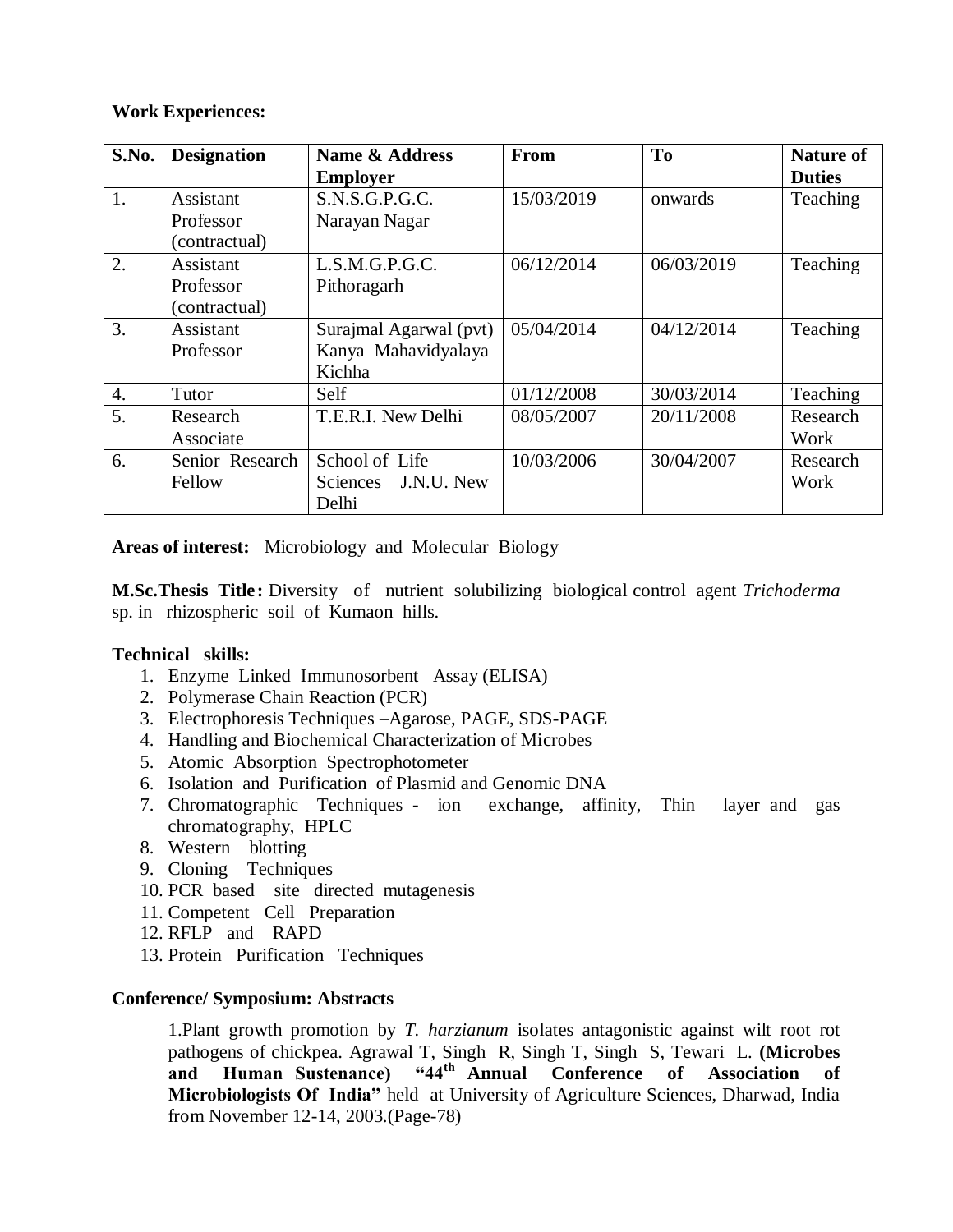2. Optimization of physical conditions for growth and sporulation of *Trichoderma harzianum.* Singh R, Agrawal T, Singh T, Singh S, Tewari L. **(Microbes and Human Sustenance) "44th Annual Conference of Association of Microbiologists Of India**" held at University of Agriculture Sciences, Dharwad, India from November 12- 14, 2003.(Page 210-211)

3. Influence of mycorrhizal inoculation on growth and development of Fingermillet (*Eleucine Coracana*) Tewari L, Agrawal T, Kaur P, Singh T, Tandon S.M. **"National Symposium on Improving Crop Productivity in an Ecofriendly Environment: Physiological and Molecular Approaches"** held at Pantnagar University, Pantnagar, India from October 15-17, 2003.(Page P/III/24)

## **Participation in Workshop/symposium/Webinar:**

- 1. One day national webinar on **"Forward Looking Vision for India's Higher Education (with reference to National Education Policy-2020)"** organized by Faculty of Education (B.Ed.), Laxman Singh Mahar Government Post Graduate College Pithoragarh Uttarakhand held on 5<sup>th</sup> November 2020.
- 2. National Webinar on **"Developing a Potent Vaccine Against the SaRs-CoV2: Feasibility & Challenges**" organized by Maitreyi College, University of Delhi under aegis of Science Setu on  $7<sup>th</sup>$  October 2020 through Google Meet.
- 3. One Day National Webinar On **"Advances in Nanotechnology: Impact on the Society"** organized by Bherulal Patidar Govt. P. G. College under the aegis of Department of Chemistry in collaboration with WB-MPHEQIP's "Academic Excellence" Initiative & under the UMBRELLA of IQAC at Mhow, M.P. held on  $04<sup>th</sup>$  September 2020.
- 4. National Virtual Conference on **"Recent Advances in Analytical Techniques-2020"** organized by Dept. of Chemistry & ADDP Shri Varshney College Aligarh, Dr. B. R. Ambedkar University Agra Uttar Pradesh, Centre of Bio-Medical Research Lucknow Uttar Pradesh in collaboration with Dept. of Chemistry, R.H. Govt. P.G. College, Kashipur, Uttarakhand, Dept. of Chemistry, H.N.B. Govt. P.G. College, Khatima, Uttarakhand & USERC DST Dehradun, Uttarakhand Govt. held on  $16<sup>th</sup>$  and  $17<sup>th</sup>$  August 2020 at e-platform .
- 5. Webinar on **"Practicing Chemdraw, Origin and Mendeley Tools in Research"** organized by Department of Chemistry, Laxman Singh Mahar Government Post Graduate College, Pithoragarh (A Constituent Unit of Kumaun University, Nainital) held from  $8^{th}$  to  $10^{th}$  August 2020.
- 6. One day national webinar on **" Accessibility and Inclusion of Students with Disability in Higher Education: Challenges and Interventions"** organized by Department of Social Work and Sociology, Jagadguru Rambhadracharya Divyang University, Chitrakoot, Uttar Pradesh- 210204 held on  $27<sup>th</sup>$  july 2020.
- 7. One day national webinar on **"Psycho- Social Impact on COVID-19 Pandemic"** organized by Veer Kunwar Singh University, Ara in association with N.S.S. New Delhi (Ministry of Youth Affairs and Sports, Gov. of India) held on  $26<sup>th</sup>$  July 2020.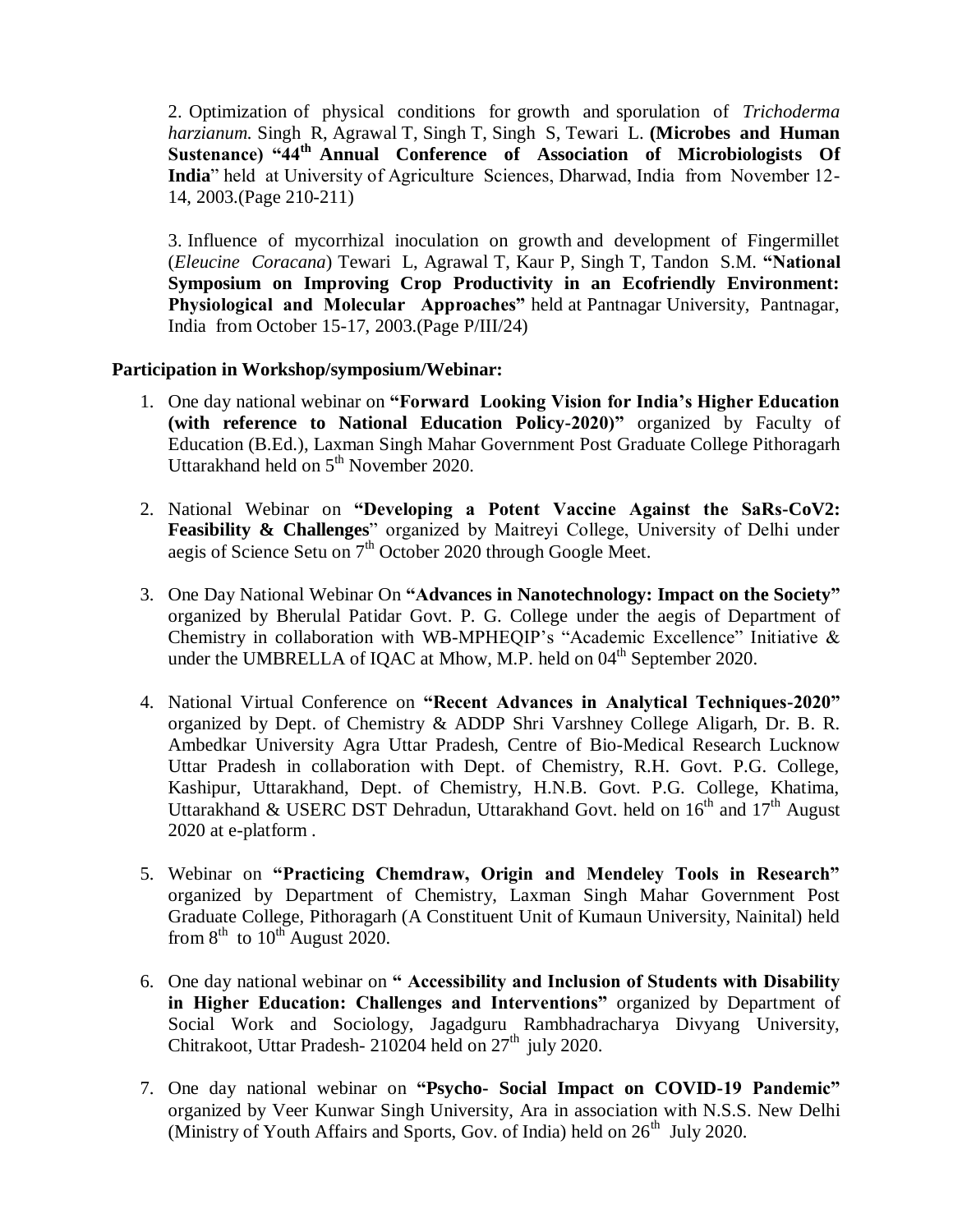- 8. The First Online India-UK Bilateral SPARC symposium on **"Transcriptional Dynamics in Developmental Biology"** organized by SciWhyLab, School of Computational & Integrative Sciences (SC&IS), Jawaharlal Nehru University (JNU), New Delhi, India held on  $10^{th}$  and  $11^{th}$  August 2020.
- 9. Webinar on **"Impact of Covid-19 on Indian Economy and Skill Development**  Practices" organized by Faculty of Commerce and Management, Jagadguru Rambhadracharya Divyang University, Chitrakoot (U.P) held on 24<sup>th</sup> July 2020.
- 10. One Day National Webinar On **"Role of Women in Post COVID-19 Scenario: Issues, Challenges & Opportunities"** organized by B.L.P. Govt. P.G. College under the aegis of Department of Home Science Under the UMBRELLA of IQAC in collaboration with UGC and WB-MPHEQIP's "Academic Excellence" at B.L.P. Govt. P.G. College, MHOW (M.P.) held on 29th July 2020.
- 11. National Webinar on **"5G Technologies: Fostering Holistic Approach for Digital Access"** Organized by Department of Library and Information Science Banaras Hindu University, Varanasi in collaboration with Students for Holistic Development of Humanity (SHoDH) held at Banaras Hindu University from  $14<sup>th</sup>$  to  $16<sup>th</sup>$  July 2020.
- 12. International Webinar on **"Energy and Environment"** organized by Department of Chemistry, Govt. Maharani Laxmi Bai Girls P.G. College Kila Maidan, Indore (M.P.) India held on  $13<sup>th</sup>$  and  $14<sup>th</sup>$  July 2020.
- 13. International Webinar on **" Physical Education, Sports & Exercise Sciences in Context to Covid-19"** organized by Department of Physical Education and the British Association of Sports and Exercise Sciences ( BASES) at Banaras Hindu University, Varanasi, India held on  $10^{th}$  and  $11^{th}$  July 2020.
- 14. International Virtual conference on **"Modern Instrumental and Characterization Techniques in Applied Sciences – 2020 (MICTAS-2020)"** organized by MIET Kumaon Haldwani & Department of Chemistry, H.N.B. Govt. P.G. College Khatima at Uttarakhand Science Education and Research Centre (U-SERC) Dehradun held on July  $5<sup>th</sup>$  and  $6<sup>th</sup>$  July 2020 at e-platform.
- 15. Online Capacity Building and Skill Enhancement Workshop on **"The Art of Extempore Speaking"** organized by the Department of English, SSJ Campus, Almora under SAMPARK- A Social Outreach Initiative by Kumaun University, Nainital held on  $26<sup>th</sup>$ and  $27<sup>th</sup>$  June, 2020.
- 16. International Webinar on "**COVID-19"** organized by CO<sub>2</sub> Research and Green Technologies Centre, Vellore Institute of Technology held on  $22<sup>nd</sup>$  June, 2020.
- 17. International Webinar on **" Strategies Against the Covid – 19 Pandemic "** organized by Department of Biotechnology at Sir J.C. Bose Technical Campus, Kumaun University, Nainital held on 18 June 2020.